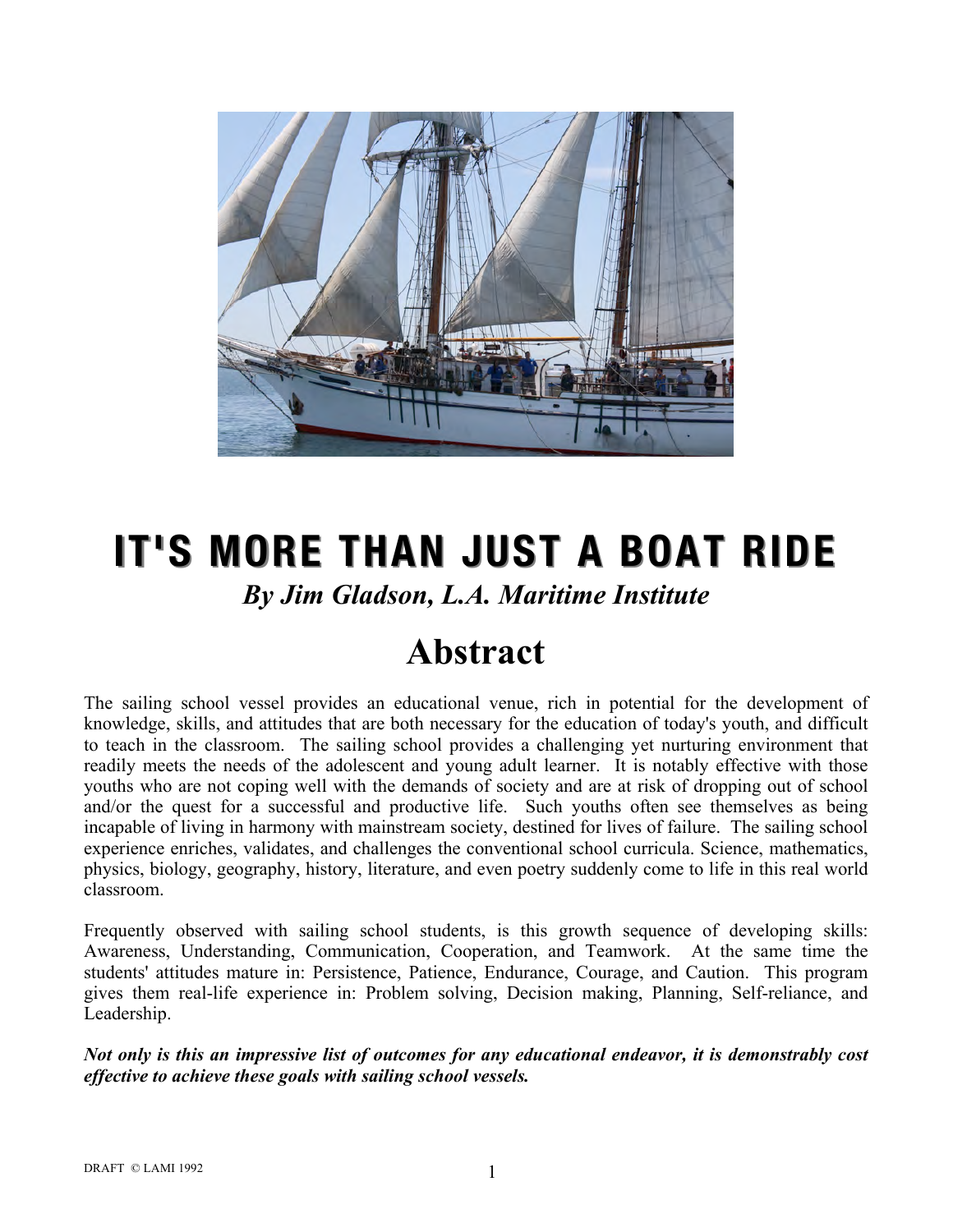## **IT'S MORE THAN JUST A BOAT RIDE** *By Jim Gladson, L.A. Maritime Institute*

As a sail training teacher since 1972, I have often been asked to justify "taking the kids sailing when they really ought to be in school". It's easy to understand the concern. The general public, even casual recreational boaters, tend to view sailing as a recreational activity indulged in by the leisure class. Yacht racing is seen as an obscenely expensive elitist pastime, epitomized by the recurrent America's Cup spending orgies. Sail training is as different from these impressions as Disneyland is from the ghetto.

Many of the deficiencies of our present day education system, which have been so vividly described in the national press, are, very difficult to correct in the classroom. For example, problem solving. Even the most successful teachers will tell you that while it is relatively simple to teach about problem solving skills, it is very difficult to teach skillful problem solving even with bright, eager, enthusiastic, students in well equipped classrooms. And yet these learnings are commonplace, if not inevitable on board sailing school vessels. As Captain David Wood, Commanding Officer of the USCG Sail Training Barque EAGLE, stated: "Sail training vessels present real problems, that require real solutions, that you can't walk away from", and you can see the results of your decisions.

Problem solving is only one of a myriad of learnings that take place so readily under sail. The best way to understand this is to participate in a sail training voyage. But for those of you who have not yet had that opportunity, let me describe some of the observations I have made with my students.

To begin with, nearly all of the kids come aboard equally naive. That is, very few of them have had any prior sailing experience, and therefore their streetwise and/or classroom pecking orders are not in effect. They are not heavily burdened with the baggage of a reputation to live up to. This is true to a large extent even with kids who were acquainted ashore.

The kids come into an immediate environment that is composed of a completely integrated array of systems that must be operated hands on, with both mind and muscle engaged. Some of the tasks, such as raising sails, require a coordinated team effort, physically pulling together, while others, such as steering the vessel, can only be done by one person at a time, acting alone, but in concert with the whole ship. The rules under which these systems function are both simple and demanding. They are not the rules of the teacher or the school board or the government. They are the rules of nature imposed fairly and consistently. The competition is with ignorance, ineptitude, and fear. By conquering these enemies, sail training enables us to produce winners without the usual need to produce a matching set of losers.

Once underway, there begins the never ending task of learning to work the vessel in the interaction of two infinitely variable, yet inter-related realms of fluid dynamics, the atmosphere and the ocean. It's fun . . . not easy. . . not simple. . . not make believe . . . not boring . . . but fun.

Robby Robinson, in his article "School Houses Under Sail" praises sailing vessels as "learning platforms, as observation posts, as transportation systems for awareness, and as delivery systems for understanding. Anonymity, distraction, absence, and other ills that attend regular school are addressed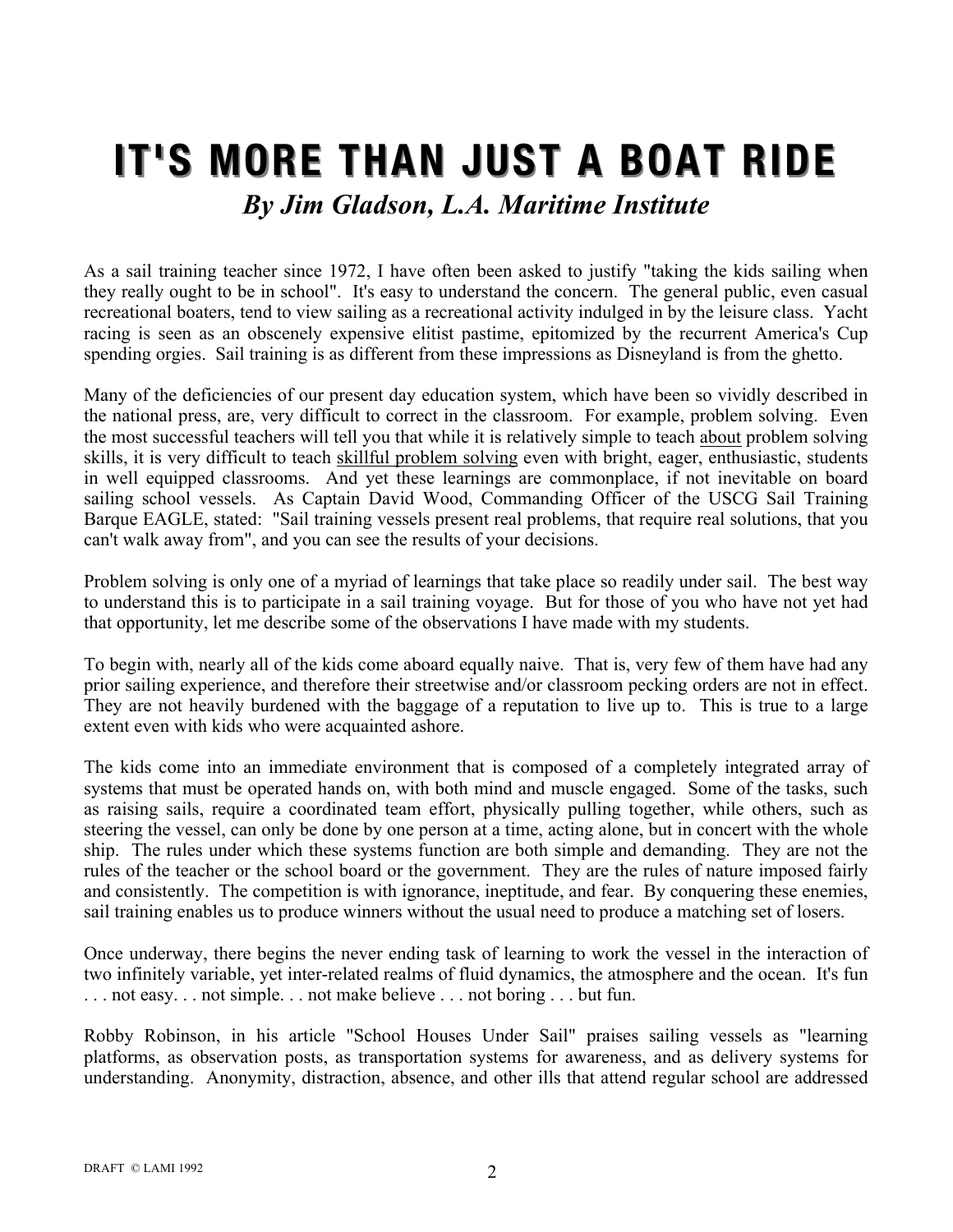quite simply when every one is 'in the same boat'.

"The unified mental and physical nature of sail training, the learning community that it sets up, and the 'clean slate' mentality that comes when you cast off, makes sailing an effective learning structure. Kids learn to take responsibility for the ship, for learning how to work it, for their shipmates, and ultimately for themselves. They learn to trust themselves as well as others." They learn to communicate precisely with a language born of the pragmatism of a thousand years of seafaring. They become comfortable with cause and effect, as well as sequencing, persistence, endurance, patience, and courage. All of which are very difficult to teach in a classroom. There is well documented educational research showing that learning to sail is a very effective therapy for dyslexia.

Much is being said today about the importance of self esteem. Without doubt, strong positive self esteem is one of the essential ingredients for a successful person. Many, often simplistic, remedies for low self esteem have been offered to parents, teachers and others who work with youth. And most of these remedies, if properly applied, have some positive effect. But the bottom line seems to be that positive self esteem comes from knowing that you can do something that not everyone else can do and that you can do it well. It's not just learning to sail, it's what you learn from sailing.

Let me tell you about Jay. I first met Jay when he came to our Alternative School as a second or third grader with a truly tragic personal background. He was so consumed with rage that he had been misdiagnosed and placed in an autism program at his former school.

Since I worked primarily as a secondary teacher, I had little formal contact with him in his early years at the school. Only an occasional "enrichment" offering for the "little kids" such as model making, video drama, gardening, etc. About all I can say for myself is that I managed to not let him pick a fight with me. By the time Jay had made it to the 7th or 8th grade, he was a gruff, explosive, stocky, muscular, clumsy introvert, whose spoken vocabulary consisted mostly of "shut up!" "go away!" and "leave me alone!" shouted with the helpless intonation of a kid who saw himself as a loser, a victim of life.

Frankly, I felt some trepidation when he finally accepted my invitation and signed up for a one quarter, one afternoon a week, sailing class. Fortunately, about half of the students had been enrolled in the sailing class for one or more quarters previously and were comfortable with the "number one rule" which is: "No matter how you really feel about it, you will always treat every other member of the class as though you were best friends. No teasing, no 'bagging', no favorites." Jay had a hell of a time that first day. He couldn't seem to move about the boat without bumping into things. He couldn't seem to heave on a line in synchrony with the other kids. Steering was way beyond him visually, not to mention steering by compass. He even spilled his cup of cocoa and dropped his piece of cake that afternoon. I really was surprised when he came back the next week. (I hadn't yet discovered his stubborn streak.)

It took Jay nearly a year to learn to coil a halyard and hang it securely on a belaying pin. Most kids master that on their second or third try. But Jay signed up for the class every quarter, and when the time came, he signed up for the annual week long trip to Catalina. One of the landmark days that first year, occurred on one drizzly afternoon daysail, when we presented Jay with a rather crudely decorated birthday cake we had baked aboard. "What's this for?" he demanded. "It's your birthday, you dumb shit!" one of his new friends replied, with a big grin. After a very long pause . . . . . . . with moist eyes and a very soft voice, Jay said "thanks".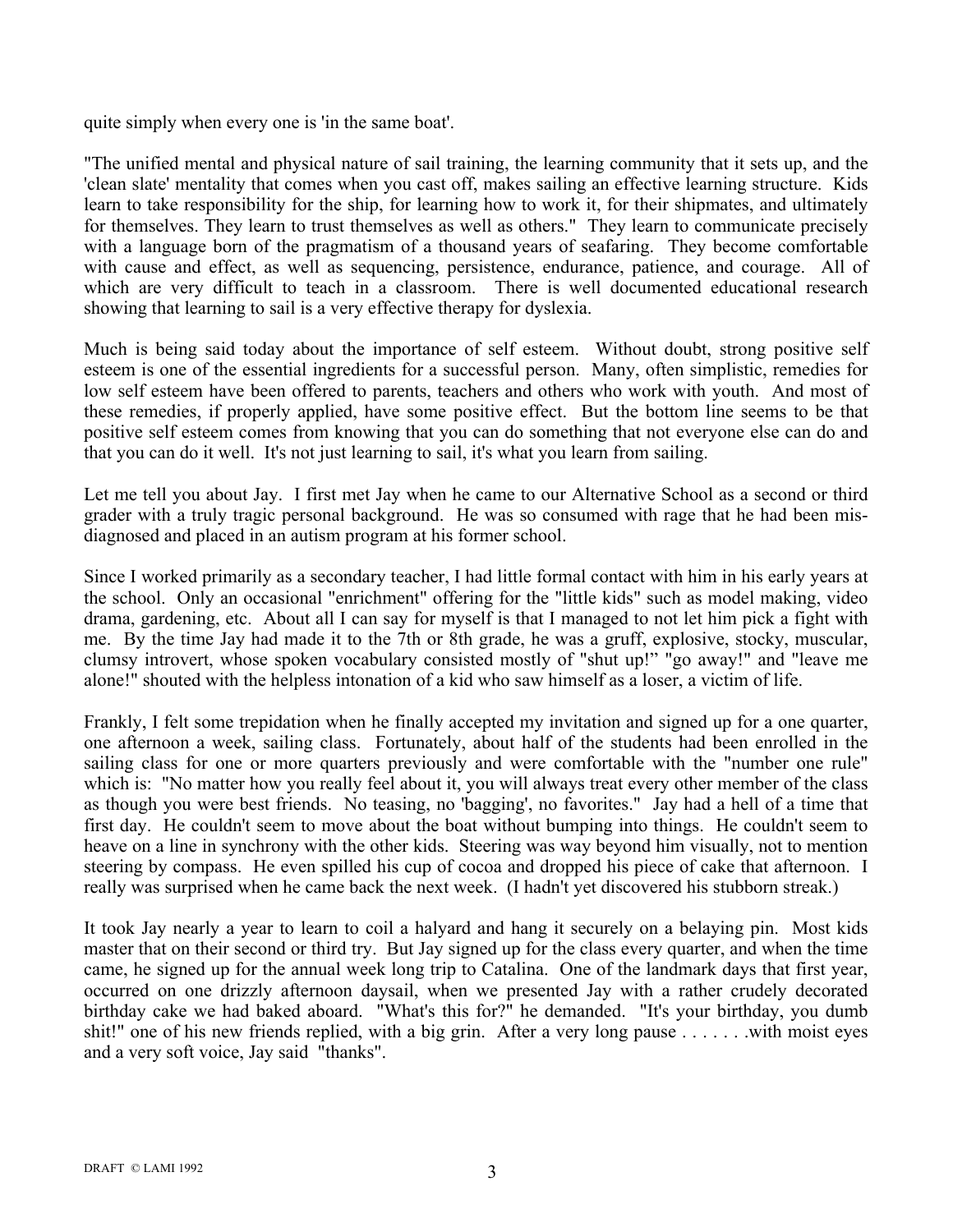One memorable day during Jay's second year, one of the new kids was having trouble coiling a halyard and Jay startled all of us by jumping up from across the boat and shouting "Let me show him. I know how."

Jay continued to grow into a confident and competent young man both aboard and ashore. One of my most treasured photos is one of Jay, taken in the eleventh grade, smiling confidently from the helm of a 100 foot schooner off the coast of Catalina.

When Jay graduated, he asked me to present his diploma. When I introduced him by saying "I am proud to present this fine, handsome young man . . . a gentleman and a scholar . . . a poet and a good sailor . . . and my friend, Jay", you can bet this came from the heart. It had to. I couldn't read my notes through the tears.

I don't mean to suggest that all of the wonderful changes that took place with Jay were because of the sailing program. Sailing was only a part of it. The Mid City Alternative School was, and still is, a fine school, with a strong and dedicated staff. But it was the sailing program that offered Jay an environment that was demanding, yet soothing, consistent and fair. The vessel and the sea do not know who you used to be or what some one else thinks of you. And the rules of nature never change on you or favor the other guy. Jay is who he is today because he decided who he wanted to be and took charge of his own life. The sailing school teaches you to understand the systems, adapt to the circumstances, plot a course, and take command. What Jay, and others like him, got from the sail training program is important. But what I learned from them changed my life as an educator.

During my 32 years as a teacher, I have devised numerous laboratory exercises to help the kids understand the basics of physical science and engineering. I can't count the kids I've tortured with terms and concepts such as force, friction, mechanical advantage, work, power, velocity, acceleration, mass, inertia, conservation of energy, etc; concepts which are as important to the making of a physicist, engineer or mechanic as metaphor is to a poet.

None of my best lab exercises with the finest class of gifted students can hold a candle to that full size, hands on, real life, complicated, dynamic, obdurate contraption called a sailing vessel. So long as my crew and I are careful to use the correct terminology, the kids internalize these concepts in an integrated fashion that will last for a learning lifetime. And they wear us out with their questions. It's not surprising that numerous similar curricular examples can be given for the life sciences or the earth sciences. What is surprising, is how many street tough kids "discovered" poetry with my on board copy of Masefield. Or how many kids read their first book strictly for the fun of it from the ship's library.

In the classroom we try to get each kid to at least memorize what. We are delighted when some learn how. On board, they usually demand to know what, how and why.

For most kids, learning, interpreting, and applying the maritime "rules of the road" is their first exposure to a system of regulations that is necessary, logical, beneficial, fair, and uniformly applied to everyone. This may seem trivial to you or me, but to many of my inner city kids, who usually see the "law" as the enemy, this is a first . . . a real eye opener.

Learning navigation and piloting is not only important for math and map reading skills, but when did you learn to weigh the options, select a destination, figure out how to get there safely and efficiently,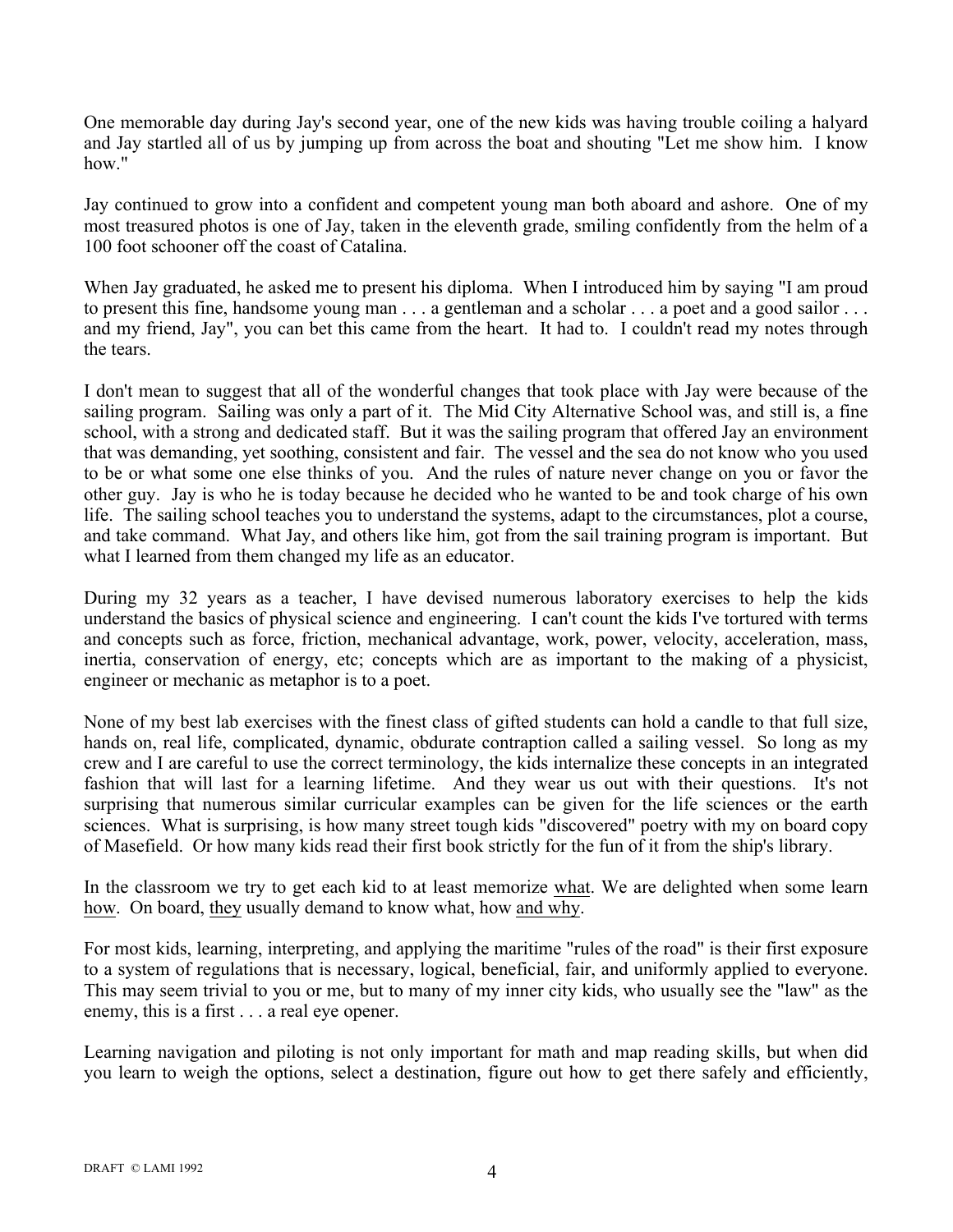## and then do it?

The other curricular connections are too numerous to list completely, but consider this example of a discussion which, with variations, is commonly heard on board: It usually starts with questions from the kids about the cargo carrying capacity of a passing ship along with questions about their speed. Next comes "How many crew?" "How much fuel do they use?" Etc. If the ship carries 50,000 tons, that's equal to 1000 railroad cars, which is a train about 10 miles long. Or if you would rather visualize it in highway big rigs, that's about 2500 tractor trailer combinations and that works out to a convoy about 50 miles long. When the discussion branches off to air freight, the kids quickly determine that there probably aren't enough cargo jets in the world to replace the ships we can see from where we are. And further, it couldn't be done at all if the jet fuel had to be delivered by air.

Now just where does all of this fit in the curriculum? Is it math or geography, commerce, science, economics, history or what? The answer of course is that it is education; not just schooling. The sailing vessel is an elegant platform for the study of the planet in its entirety and the human interaction with it. (Or impact on it)

For the purpose of education, we are fortunate to be operating out of L.A./L.B. harbor, one of the world's busiest harbors, which is also one of the world's cleanest commercial harbors. It is common to see gulls, terns, pelicans, cormorants, grebes and other sea birds feeding in the outer harbor between anchored ships. Sea lions abound and during their northward migration, gray whales are frequently spotted inside the harbor. It's almost as though momma whale is showing her new calf the sights on their way to the Bering Sea.

A short distance offshore we generally encounter more species of birds, porpoise, sharks, pilot whales, and jelly fish. The list is endless and different on every trip. And of course the offshore island anchorages offer truly spectacular displays of wildlife.

To be immersed in all of this, while in close juxtaposition with such conflicting uses as commercial fishing, sport fishing, manufacturing, cargo handling, bunkering, a naval base, research vessels, pleasure boating and people playing on the beach, is an education in environmental awareness. The kids soon recognize that informed decision making is not easy and uninformed decision making is seldom satisfactory. Is there a more significant step in the development of responsible citizenship?

The on-board library is seen to be a valuable collection of references that are both interesting and fun. In most cases, with only a few exceptions, the same books were in my classroom, where they were usually seen as "schoolbooks", of make believe importance.

I've seen kids routinely look up a visiting ship in the daily Marine Exchange list of "Active Ships in Port" to see where the ship was from, where it was bound, and then dive into the on-board copy of Goode's World Atlas (a basic college reference atlas) to research not only the geographic locations of the ports, but also the natural resources, the climate types, the economies, the population distribution, etc. All so they could speculate and argue about the probable cargo the ship was carrying. The atlas is seen for what it should be . . .a marvelous tool.

There is an interesting progression of skills that evolves around radio communication on board a sailing school vessel. As with any properly equipped vessel, we monitor the VHF channels that are appropriate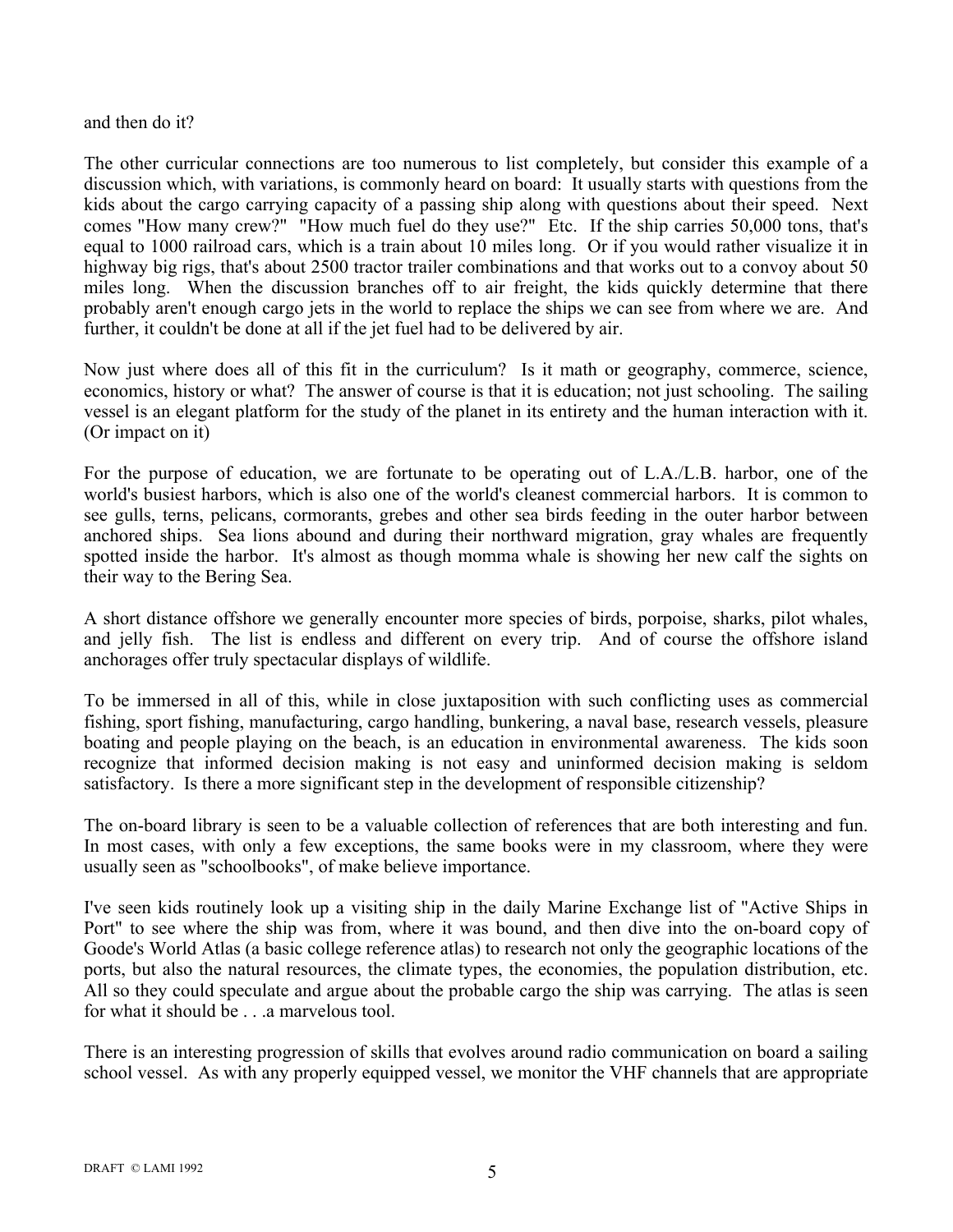to our operation:

- 9 Noncommercial ship to ship
- 12 Port operations, pilot
- 13 Vessel movements, navigation announcements
- 14 Vessel Traffic Control System
- 16 Calling and distress
- 22 US Coast Guard
- 77 Pilot/tug communication

Our receiver is usually set to scan all of these frequencies. The background noise is a disruption of the otherwise peaceful quiet of a sailing vessel.

When students first become aware of the radio, they usually complain that they can't understand much of what's being said, but soon they learn to hear the words of a message such as: "Securitay..securitay..This is the tug Sea Horse with a bunker barge alongside, leaving berth 194 bound for L.A. anchorage C-5. Will stand by channel 13 for all concerned traffic." After learning to hear a message of this type, the kids want to know what it means, why they broadcast it, and who cares and why? At this point, the students' curiosity is really ripe. We consult the chart, find berth 194 and L.A. anchorage C-5. I describe the maneuvering difficulties of a tug with a barge tied along side. We consider what that means to us or any other vessel operating in the vicinity. I comment that channel 13 is reserved for this kind of communication between ships. We imagine what it would be like if it were foggy or stormy. Often we see the actual vessels doing their jobs.

It is surprising to me as a classroom teacher how quickly and thoroughly the kids learn this much information and how accurately they teach it to the next kid. But this is only the beginning. The kids take turns standing a radio watch where they must hear, listen, understand, interpret and evaluate a steady stream of transmissions, much of it not directed or important to us. The student must be alert to identify transmissions that are significant to us. For example, distress calls, USCG urgent marine information broadcasts, calls addressed specifically to us, notices to mariners, and navigation information from other vessels in our vicinity. The student must interpret the information, decide what, if anything to record, (such as location of vessel in distress) and notify the skipper and/or helmsman of the message.

So why does this excite me as an educator? After all, only a few of my students have made careers in the maritime industry. Nearly all of the rest of them are working in non-maritime fields. Many national assessments of what the nation needs from schools list skills of this sort which are very difficult to teach in the classroom but which are acquired almost automatically on board a well run sailing school vessel.

The Dept. of Labor's SCANS Report (The Secretary's Commission on Achieving Necessary Skills, 1992) identifies and describes the "workplace knowhow" that defines effective job performance today. SCANS research verifies five areas of competency that lie at the heart of job performance. The five areas deal with resources, interpersonal, information, systems and technology.

Let me quote from the summary on information:

- A. Acquires and evaluates information
- B. Organizes and maintains information
- C. Interprets and communicates information
- D. Uses computers to process information